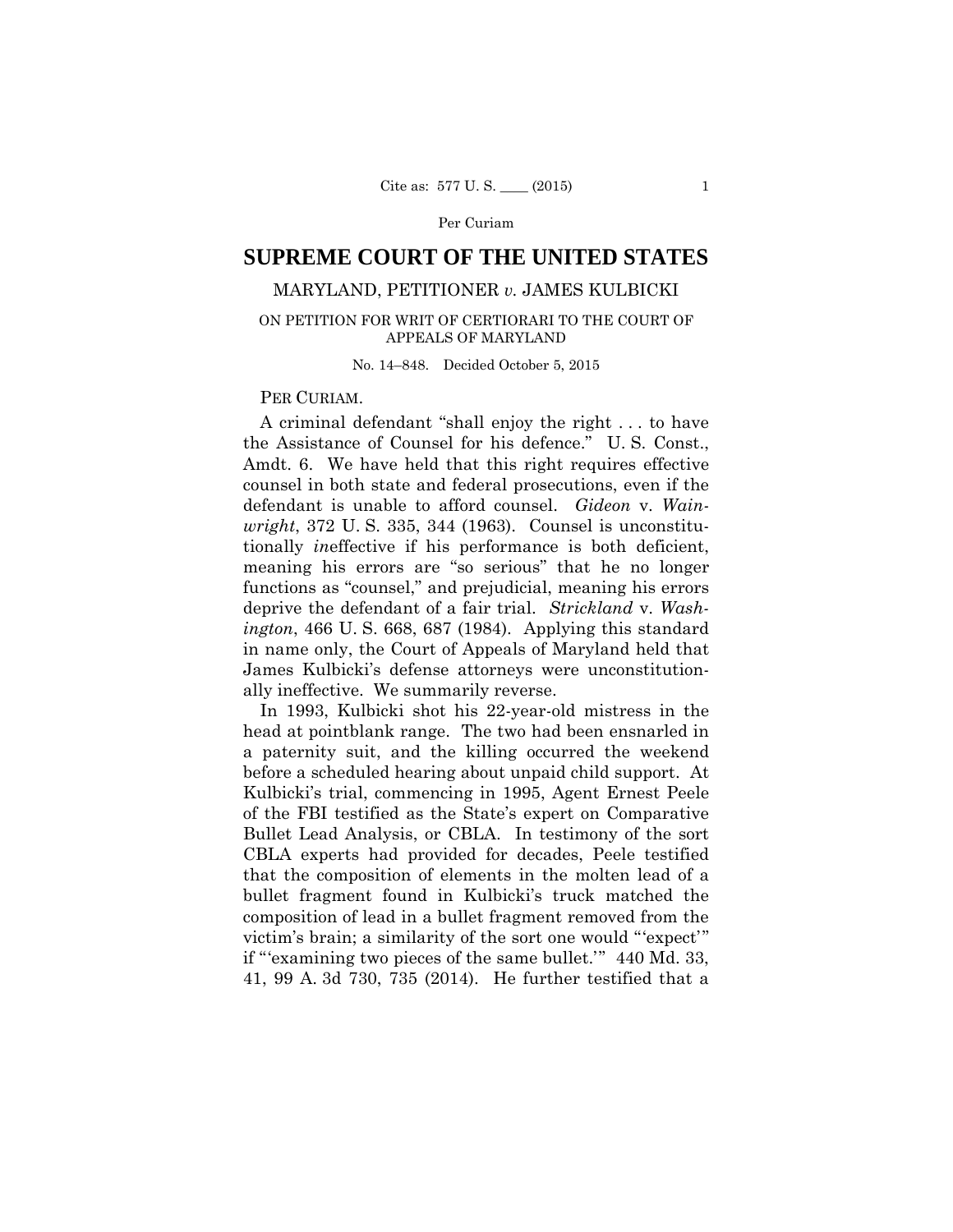bullet taken from Kulbicki's gun was not an "exac[t]" match to the bullet fragments, but was similar enough that the two bullets likely came from the same package. *Id.,* at 42–44, 99 A. 3d, at 735–736. After considering this ballistics evidence, additional physical evidence from Kulbicki's truck, and witness testimony, the jury convicted Kulbicki of first-degree murder.

Kulbicki then filed a petition for postconviction relief, which lingered in state court until 2006 when Kulbicki added a claim that his defense attorneys were ineffective for failing to question the legitimacy of CBLA. By then, 11 years after his conviction, CBLA had fallen out of favor. Indeed, Kulbicki supplemented his petition once more in 2006 after the Court of Appeals of Maryland held for the first time that CBLA evidence was not generally accepted by the scientific community and was therefore inadmissible. See *Clemons* v. *State*, 392 Md. 339, 371, 896 A. 2d 1059, 1078 (2006).

 49, 99 A. 3d, at 739. The Court of Appeals opined that this Kulbicki lost in the lower state courts and appealed to the Court of Appeals of Maryland. At that point, Kulbicki abandoned his claim of ineffective assistance with respect to the CBLA evidence, but the high court vacated Kulbicki's conviction on that ground alone. Kulbicki's counsel, according to the court, should have found a report coauthored by Agent Peele in 1991 that "presaged the flaws in CBLA evidence." 440 Md., at 40, 99 A. 3d, at 734. One of the many findings of the report was that the composition of lead in some bullets was the same as that of lead in other bullets packaged many months later in a separate box. Rather than conduct "further research to explain the existence of overlapping compositions," the authors "speculated" that coincidence (or, in one case, the likelihood that separately packaged bullets originated from the same source of lead) caused the overlap. *Id.*, at lone finding should have caused the report's authors to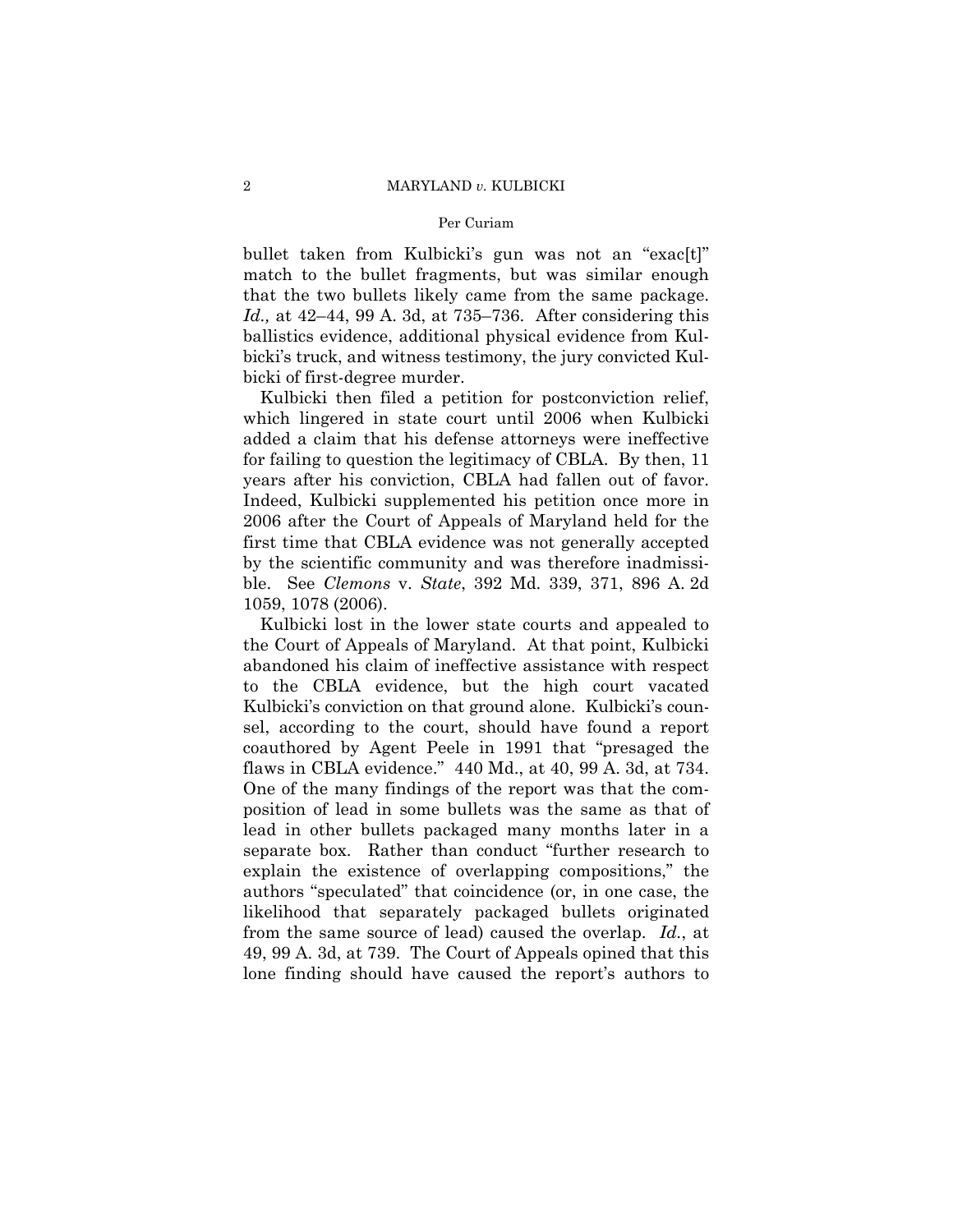evidence 15 years later. *Ibid.*; see *Clemons*, *supra*, 369– doubt *"*that bullets produced from different sources of lead would have a unique chemical composition," the faulty assumption that ultimately led the court to reject CBLA 370, 896 A. 2d, at 1077. The authors' "failure to fully explore the variance," the Court of Appeals concluded, was "at odds with the scientific method." 440 Md., at 50, 99 A. 3d, at 740.

In the Court of Appeals' view, any good attorney should have spotted this methodological flaw. The court held that counsel's failure to unearth the report, to identify one of its findings as "at odds with the scientific method," and to use this methodological flaw to cast doubt on CBLA during counsel's cross-examination of Peele, "fell short of prevailing professional norms." *Id.*, at 50–53, 99 A. 3d, at 740– 742. Concluding that counsel's supposed deficiency was prejudicial, the court set aside the conviction and ordered a new trial. *Id.,* at 56, 99 A. 3d, at 743–744.

 conduct." *Ibid*. Had the Court of Appeals heeded this We reverse. The Court of Appeals offered no support for its conclusion that Kulbicki's defense attorneys were constitutionally required to predict the demise of CBLA. Instead, the court indulged in the "natural tendency to speculate as to whether a different trial strategy might have been more successful." *Lockhart* v. *Fretwell*, 506 U. S. 364, 372 (1993). To combat this tendency, we have "adopted the rule of contemporary assessment of counsel's rule, it would have "judge[d] the reasonableness of counsel's challenged conduct . . . viewed as of the time of counsel's conduct." *Strickland*, *supra*, at 690.

At the time of Kulbicki's trial in 1995, the validity of CBLA was widely accepted, and courts regularly admitted CBLA evidence until 2003. See *United States* v. *Higgs*, 663 F. 3d 726, 738 (CA4 2011). As the Court of Appeals acknowledged, even the 1991 report itself did not question the validity of CBLA, concluding that it was a valid and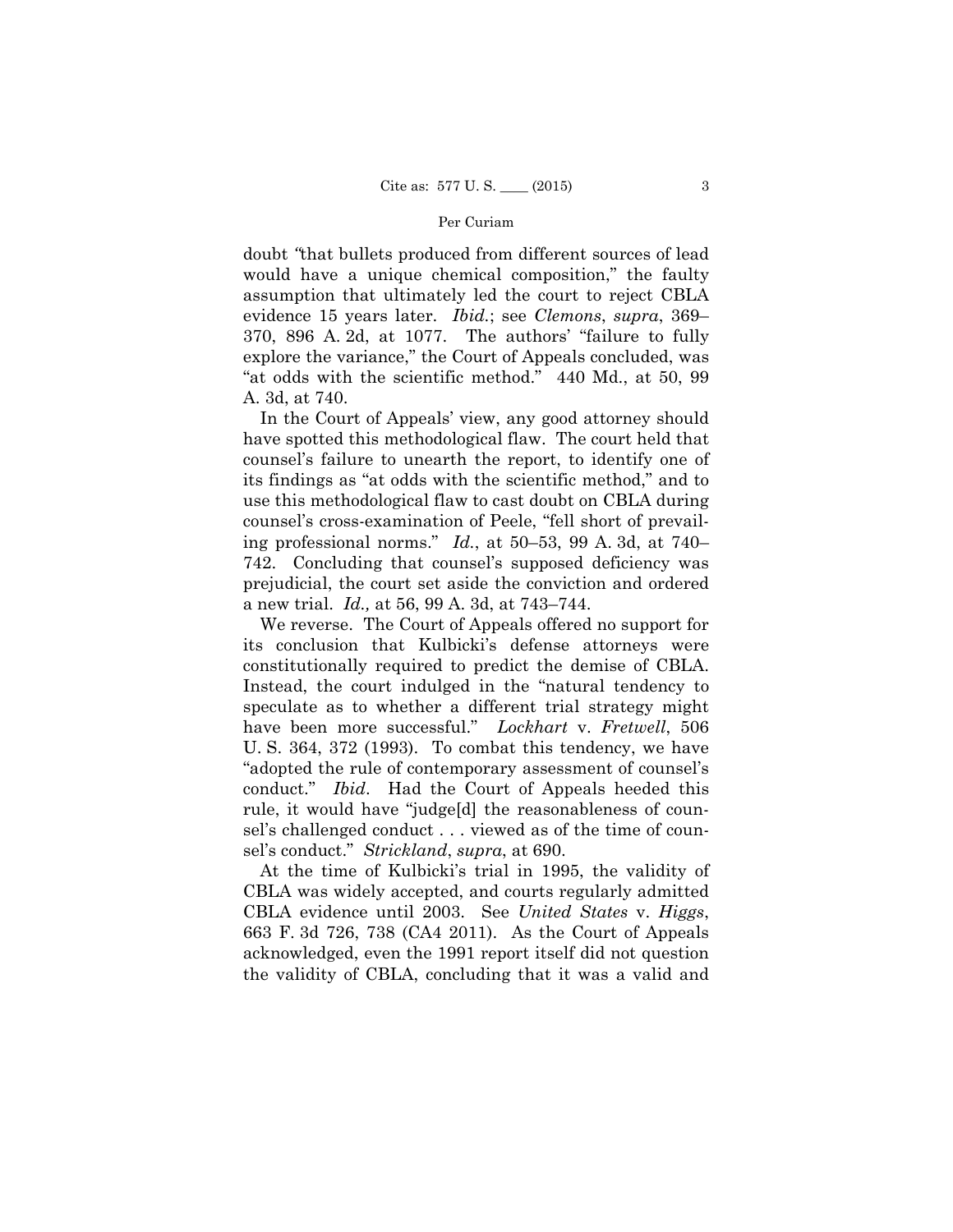useful forensic tool to match suspect to victim. 440 Md.*,* at 51, n. 11, 99 A. 3d, at 740, n. 11. Counsel did not perform deficiently by dedicating their time and focus to elements of the defense that did not involve poking methodological holes in a then-uncontroversial mode of ballistics analysis.

That is especially the case here, since there is no reason to believe that a diligent search would even have discovered the supposedly crucial report. The Court of Appeals offered a single citation in support of its sweeping statement that the report "was available" to Kulbicki's counsel in 1995—a Government Printing Office Web page accessed by the Court of Appeals, apparently conducting its own Internet research nearly two decades after the trial. *Id.*, at 51, and n. 12, 99 A. 3d, at 741, and n. 12; see also Brief in Opposition 14. The Web page indicates that a compilation of forensic studies that included the report was "distributed to various public libraries in 1994." 440 Md., at 51, n. 12, 99 A. 3d, at 741, n. 12. But which ones? And in an era of card catalogues, not a worldwide web, what efforts would counsel have had to expend to find the compilation? And had they found it, would counsel really have combed through the entire compilation, and have identified the one (of many) findings in one of the reports, the disregard of which counsel would have recognized to be "at odds with the scientific method"? And then, would effective counsel really have brought to the attention of the jury a report whose *conclusion* was that CBLA was a valid investigative technique in cases just like Kulbicki's? Neither the Court of Appeals nor Kulbicki has answers. Given the uncontroversial nature of CBLA at the time of Kulbicki's trial, the effect of the judgment below is to demand that lawyers go "looking for a needle in a haystack," even when they have "reason to doubt there is any needle there." *Rompilla* v. *Beard*, 545 U. S. 374, 389 (2005). The Court of Appeals demanded something close to "perfect advocacy"—far more than the "reasonable